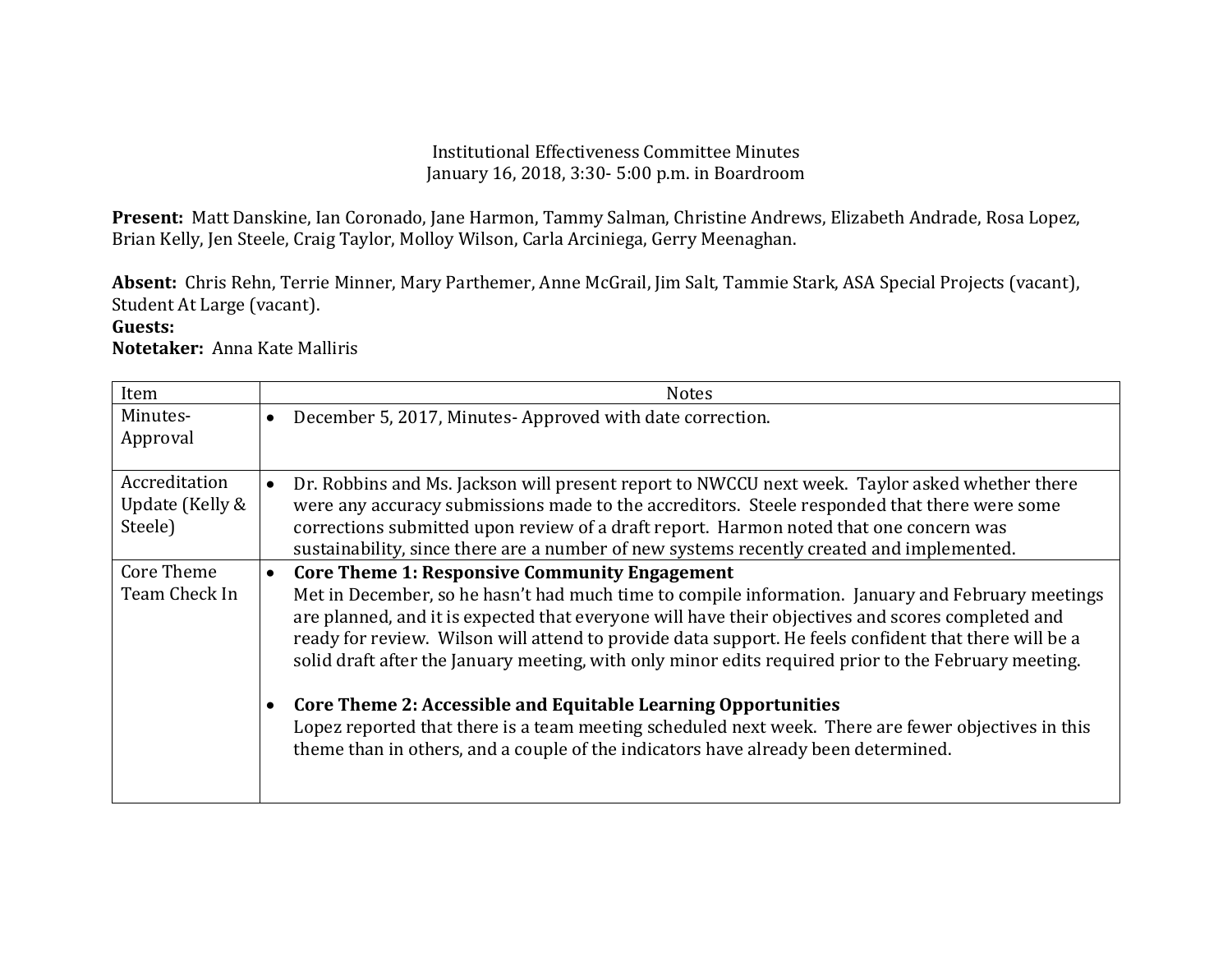|                    | <b>Core Theme 3: Quality Educational Environment</b><br>$\bullet$<br>Salman and Coronado reported that they are in the process of setting the team's first meeting. This<br>theme has more indicators than most of the other themes, but they anticipate having adequate time<br>and people to complete.                                                                                                                                                                                                                                                                                                                                                                                                                                 |
|--------------------|------------------------------------------------------------------------------------------------------------------------------------------------------------------------------------------------------------------------------------------------------------------------------------------------------------------------------------------------------------------------------------------------------------------------------------------------------------------------------------------------------------------------------------------------------------------------------------------------------------------------------------------------------------------------------------------------------------------------------------------|
|                    | <b>Core Theme 4: Individual Student Achievement</b><br>$\bullet$<br>Harbowy and Trier are the leads and neither are on the IEC. Wilson and Taylor both attended their<br>first meeting last week. Wilson reports that generally, people who take part in these meetings are<br>drawn to talking about how to improve the indicators, and are eager to bring in additional content<br>experts and data, but get stuck at that point. There might also be some unreasonable or unrealistic<br>expectations in terms of data available from IRAP. Harmon asked some questions about specific data<br>that was requested and not available. Andrews volunteered to join this team so that someone from<br>IEC would be able to present back. |
|                    | Jen asked teams to consider whether they'd like to provide materials in advance or they would prefer to<br>walk the committee through the materials. The March 6 meeting will be devoted to reports.                                                                                                                                                                                                                                                                                                                                                                                                                                                                                                                                     |
| Membership         | ASA Special Projects: Tammy Stark? Need to confirm<br>$\bullet$                                                                                                                                                                                                                                                                                                                                                                                                                                                                                                                                                                                                                                                                          |
|                    | Student: Brian has reached out to ASLCC but has not received a response at this time<br>$\bullet$                                                                                                                                                                                                                                                                                                                                                                                                                                                                                                                                                                                                                                        |
|                    | Wilson asked about Anne McGrail's position as APROC coordinator. He noted that she mentioned that<br>$\bullet$<br>she attends committee meetings to ensure that APROC is aware of work, but is she actually a member?<br>Tammy will follow up with McGrail to confirm and also check-in because she has missed a few<br>meetings.                                                                                                                                                                                                                                                                                                                                                                                                        |
|                    | Jen shared that she anticipates that a committee mission fulfillment report may result in some<br>$\bullet$<br>membership changes to ensure that the right individuals are in the room.                                                                                                                                                                                                                                                                                                                                                                                                                                                                                                                                                  |
| <b>IEC Reports</b> | Review of Draft Mission Fulfillment Report Outline document (Handout #1)<br>$\bullet$                                                                                                                                                                                                                                                                                                                                                                                                                                                                                                                                                                                                                                                    |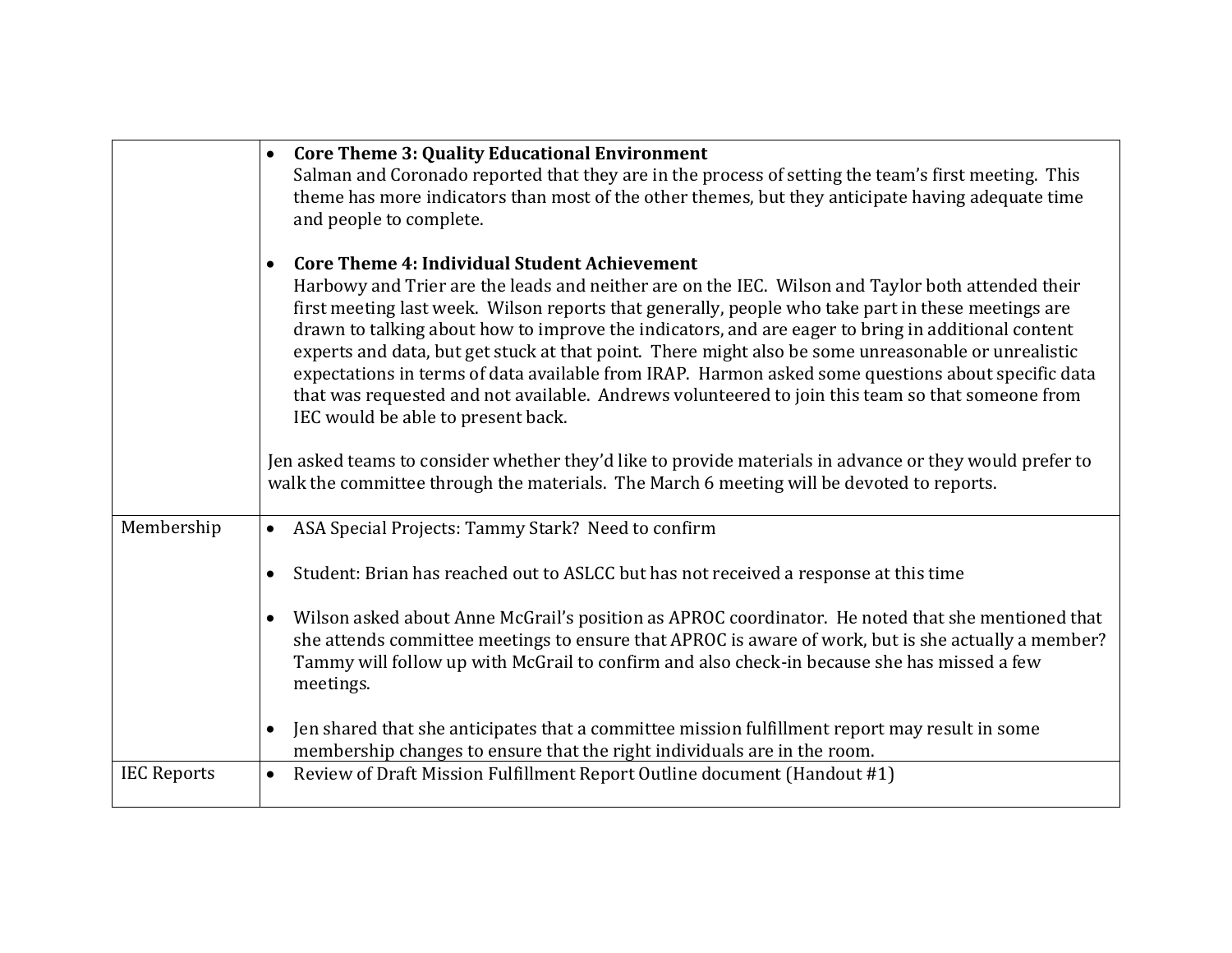- Steele clarified that "system inputs" refers to individual groups that reported to IEC in the fall. Andrade asked what the relationship is between this report and accreditation. Steele responded that the report would provide some of the information needed for the year 7 accreditation report.
- There was a question about who is the intended audience for the report. At this time, it is for the IEC use. It will be presented to the board and to the campus community. NWCCU focuses on items 1-6, but the goal of the report is broader in that it also includes recommendations for improvement of systems and structures.
- Wilson asked that all of the reports be uploaded to the shared drive and sent to all IEC members. Harmon said she would follow up with Anna Kate Malliris for a status check. Steele, Harmon, and Malliris will also check in to create a plan for follow up with those who have not yet submitted their reports.
- Steele reviewed the Draft Processing Summative Reports to the IEC document (Handout #2). Lopez asked how the Core Theme teams' reports were processed. Steele responded that she was able to prepopulate those reports prior to sending them out, and reported "varying degrees" of participation. Andrews asked whether there were representatives from each council on IEC, and it was determined that there are, if all members are present.
- In terms of the reports, Wilson noted that the responses in the reports were all over the map in terms of content, and some were clearly not linked to actual data. Steele said that there are a number of planning groups on campus, and they do not all know how to report on indicators. Lopez said she struggles with the way data is being collected, and whether councils (which are focused on policy) have any connection or collection mechanism to know about all of the activities that are taking place in each core theme area. Although some groups, like the School of Arts and Sciences, make sense and seem organizationally logical, some are not. She is concerned about how the list was created and who is (or is not) represented there. Steele responded that we received similar feedback from NWCCU, and it's something we should clarify. Harmon volunteered to share some information from other institutions that may be helpful in this process.